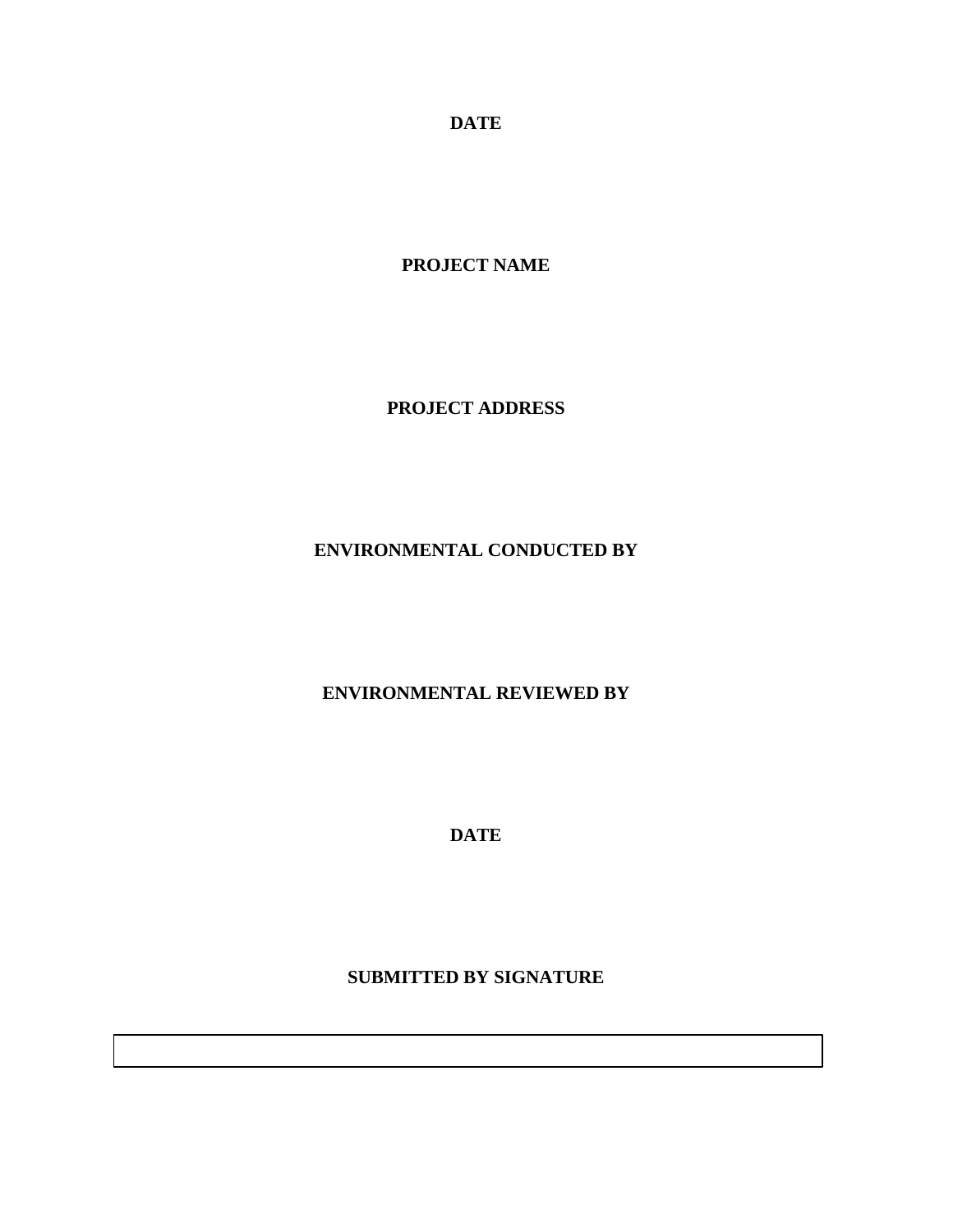## **Suggested Format for Determining Compliance with Environmental Provisions 24 CFR § 93.301(f)(1) New Construction**

(including acquisition of existing housing that has been newly constructed or rehabilitated fewer than 12 months before the commitment of HTF funds)

Directions – The following can be used as a cover sheet for compliance with the Environmental Provisions for New Construction

- 1) Select from the options under each Environmental Provision
- 2) Provide the appropriate documentation in the project file

#### **Historic Preservation**

Select one of the following:

 $\Box$  The project is NOT listed or eligible for listing in the National Register of Historic Places individually or as part of an historic district.

<http://www.nps.gov/nr/research/>

Document that the project is not listed or eligible to be listed on the National Register of Historic Places by a *letter from the Tennessee Historical Commission.*

- $\Box$  The project is listed or eligible to be listed on the National Register of Historic Places, individually or as part of an historic district.
- $\square$  The proposed construction has NOT been found to be of historical interest upon consultation with a Native America Tribe with an interest in construction activities in the County of record.
- □ *Document by letter that applicable Native American Tribe has been consulted and made no objection. Please consult with THDA for a list of applicable counties and tribes.*
- $\Box$  Project cannot be funded with HTF.

Note: If archaeological resources or human remains are discovered on the project site during construction, consult with affected tribes and/or descendant communities and comply with the Native American Graves Protection and Repatriation Act (25 U.S.C. 3001–3013), State law and/or local ordinance (e.g., State unmarked burial law).

 *Document all consultation correspondence with the affected tribe and/or descendant communities, and how compliance with the Native American Graves Protection and Repatriation Act (25 U.S.C. 3001–3013), State law and/or local ordinance (e.g., State unmarked burial law) has been met.*

#### **Farmlands**

Select one of the following:

 $\Box$  The project will NOT convert unique, prime or significant (state or local) farmland to an urban use. <http://websoilsurvey.nrcs.usda.gov/app/WebSoilSurvey.aspx> or <https://tigerweb.geo.census.gov/tigerweb/>

 $\rightarrow$  A map from the Web Soil Survey or TigerWeb showing that the project site is not a unique, prime or statewide *or locally significant agricultural property, or a TigerWeb map showing the project is in an urban area.*

 $\Box$  Project cannot be funded with HTF.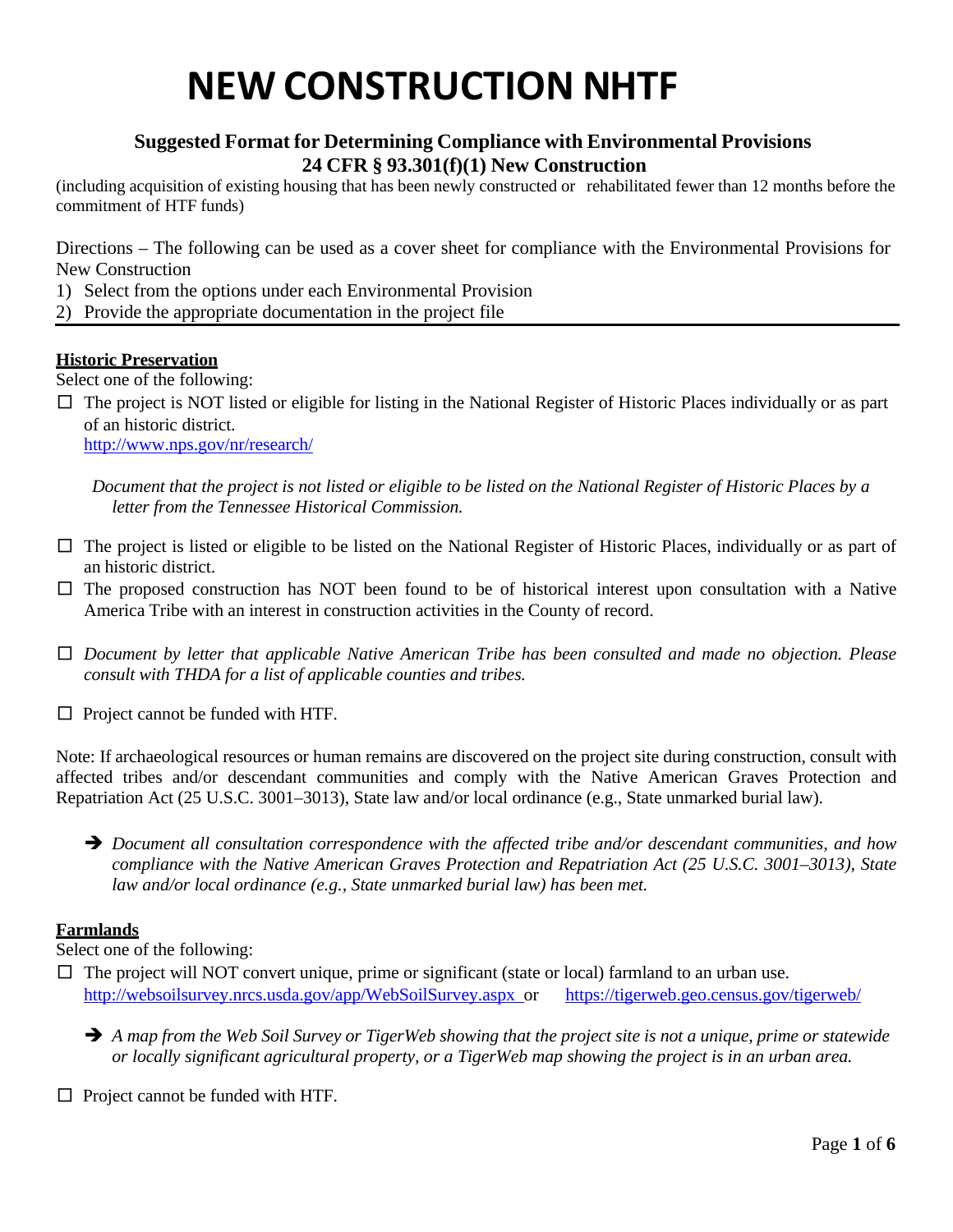#### **Airport Zones**

Select one of the following:

□ The project is NOT located within a Runway Protection Zone (RPZ) of a civilian airport or the clear zone or Accident Potential Zone (APZ) of a military airfield. <https://www.epa.gov/nepa/nepassist>

 $\rightarrow$  A map showing the site is not within 15,000 feet of a military airport or within 2,500 feet of a civilian airport.

If within 15,000 feet of a military airport, a map showing the site is not within a designated APZ or a letter *from the airport operator stating so.*

If within 2,500 feet of a civilian airport, a map showing the site is not within a designated RPZ or a letter from *the airport operator stating so.*

 $\Box$  Project cannot be funded with HTF.

#### **Coastal Barrier Resources**

Select one of the following:

□ The project is NOT located within a Coastal Barrier Resources System (CBRS) unit. <http://www.fws.gov/CBRA/Maps/Mapper.html>

- $\rightarrow$  A map showing that the project site is not located in a CBRS Unit or a statement that the state contains no *CBRS units.*
- $\Box$  Project cannot be funded with HTF.

#### **Coastal Zone Management**

Select one of the following:

- $\square$  The project is NOT located in a Coastal Zone, or it has been determined that the project IS CONSISTENT with the State Coastal Zone Management Plan. <https://www.hudexchange.info/environmental-review/coastal-zone-management/>
	- $\rightarrow$  Document that the project site is not located in a Coastal Zone. If a project is located within a Coastal Zone *document that the project is consistent with the State Coastal Zone Management Plan, this may require contacting the state Coastal Zone Management Agency to obtain a letter of consistency for the project.*
- $\Box$  Project cannot be funded with HTF.

#### **Floodplains**

Select one of the following:

 $\Box$  The project is NOT located in a 100-year floodplain on the

latest FEMA floodmap (including preliminary maps and Advisory Base Flood Elevations). <https://msc.fema.gov/portal>

*FEMA FIRM or otherlatest-available data from FEMA showing the project location is not within a floodplain.*

 $\Box$  Project cannot be funded with HTF.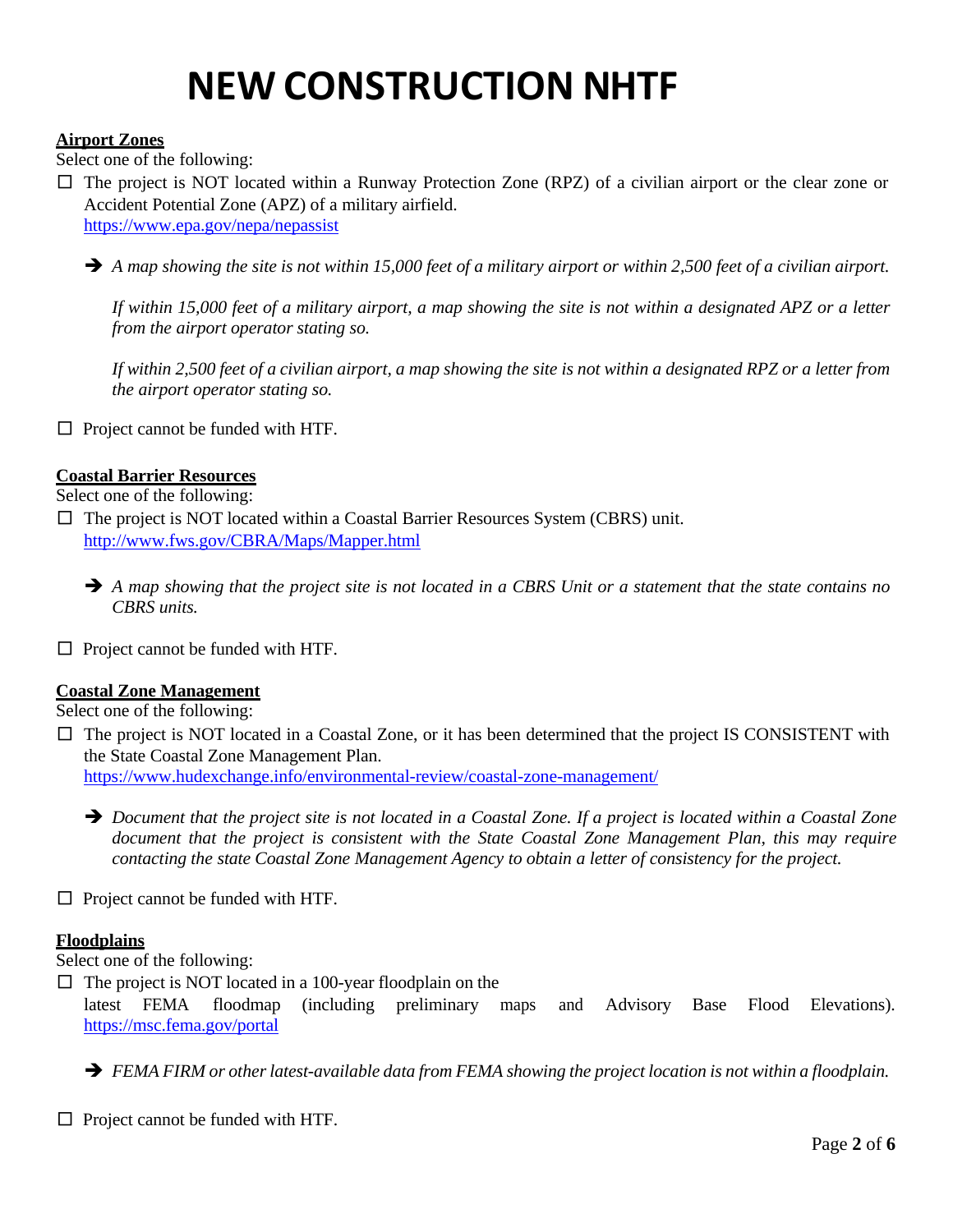### **Wetlands**

Select one of the following:

 $\Box$  The project will NOT adversely impact a wetland. The project will NOT drain, dredge, channelize, fill, dike, impound, or perform grading activities in wetlands. <http://www.fws.gov/wetlands/Data/Mapper.html>

*A map showing the project is not located in a jurisdictional or non-jurisdictional wetland.*

 $\Box$  Project cannot be funded with HTF

### **Explosives and Hazards**

Select one of the following:

 $\Box$  The project IS in compliance with the standards for acceptable separation distances, as set forth at 24 CFR part 51, subpart C. <https://www.hudexchange.info/programs/environmental-review/explosive-and-flammable-facilities/>

*Document that the project meets the standards for acceptable separation distance.*

 $\Box$  Project cannot be funded with HTF.

### **Contamination**

Select one of the following:

 $\Box$  The project is FREE of hazardous materials, contamination, toxic chemicals and gases, and radioactive substances, where a hazard could affect the health and safety of occupants or conflict with the intended use of the property.

### AND

The project IS NOT located within 0.25 miles of a Superfund or CERCLIS (Comprehensive Environmental Response, Compensation, and Liability Information System) site or other contaminated site reported to Federal, State, or local authorities without a statement in writing from the U.S. Environmental Protection Agency (EPA) or the appropriate State agency that there is no hazard that could affect the health and safety of the occupants or conflict with the intended use of the property.

Note: The CERCLIS Public Access Database has been retired. The EPA is transitioning to the Superfund Enterprise Management System, or SEMS. SEMS includes the same data fields and content as CERCLIS. <https://www.hudexchange.info/environmental-review/site-contamination/>

 *Document that the project is free of hazardous materials, contamination, toxic chemicals and gases, and* radioactive substances, where a hazard could affect the health and safety of occupants or conflict with the intended use of the property. Document that the project is not located within 0.25 miles of a Superfund or *CERCLIS site or other contaminated site reported to Federal, State, or local authorities without a statement* in writing from the EPA or the appropriate State agency that there is no hazard that could affect the health *and safety of the occupants or conflict with the intended use of the property.*

Page **3** of **6 Multifamily properties (more than 4 units)** - a Phase I ESA-ASTM is required. If the Phase I ESA identifies *RECs, a Phase II ESA–ASTM will be required. If the Phase II indicates the presence of hazardous substances*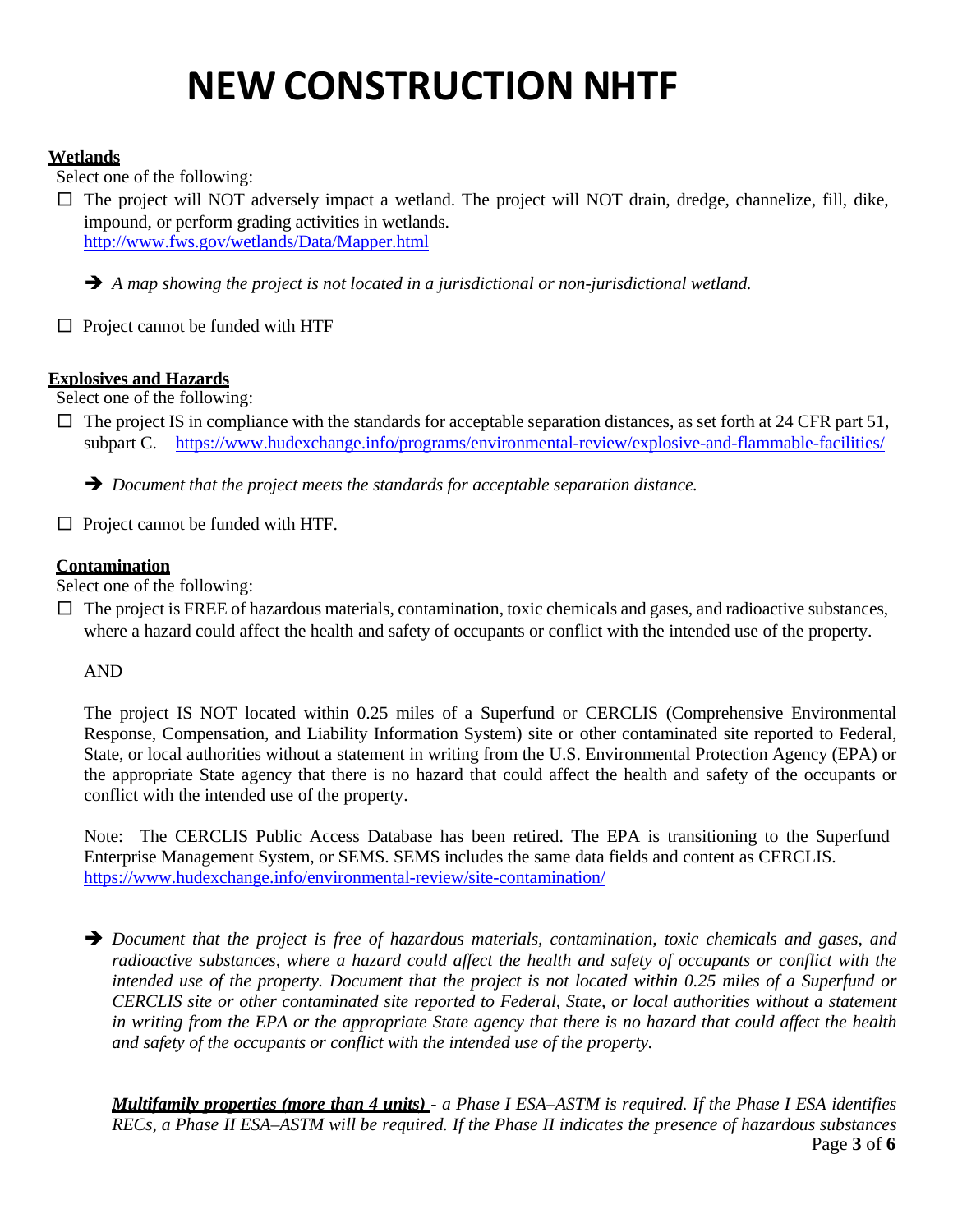*or petroleum products above applicable local, state, tribal or federal (LSTF) screening levels, coordination with the relevant LSTF oversight agency will be required to complete the remediation process and obtain a* determination that no further action is required. Development of more than four single family structures in the *same location, such as subdivision development, should be evaluated as multifamily*

Single family properties - projects must avoid sites located within 0.25 miles of a Superfund or CERCLIS site *or other contaminated site reported to Federal, State, or local authorities without a statement in writing from* the EPA or the appropriate State agency that there is no hazard that could affect the health and safety of the *occupants or conflict with the intended use of the property. In addition to the government records search, the screening process for single family does include a site visit. When the screening process raises concerns related to site contamination, it may be appropriate to contract with an environmental professional for*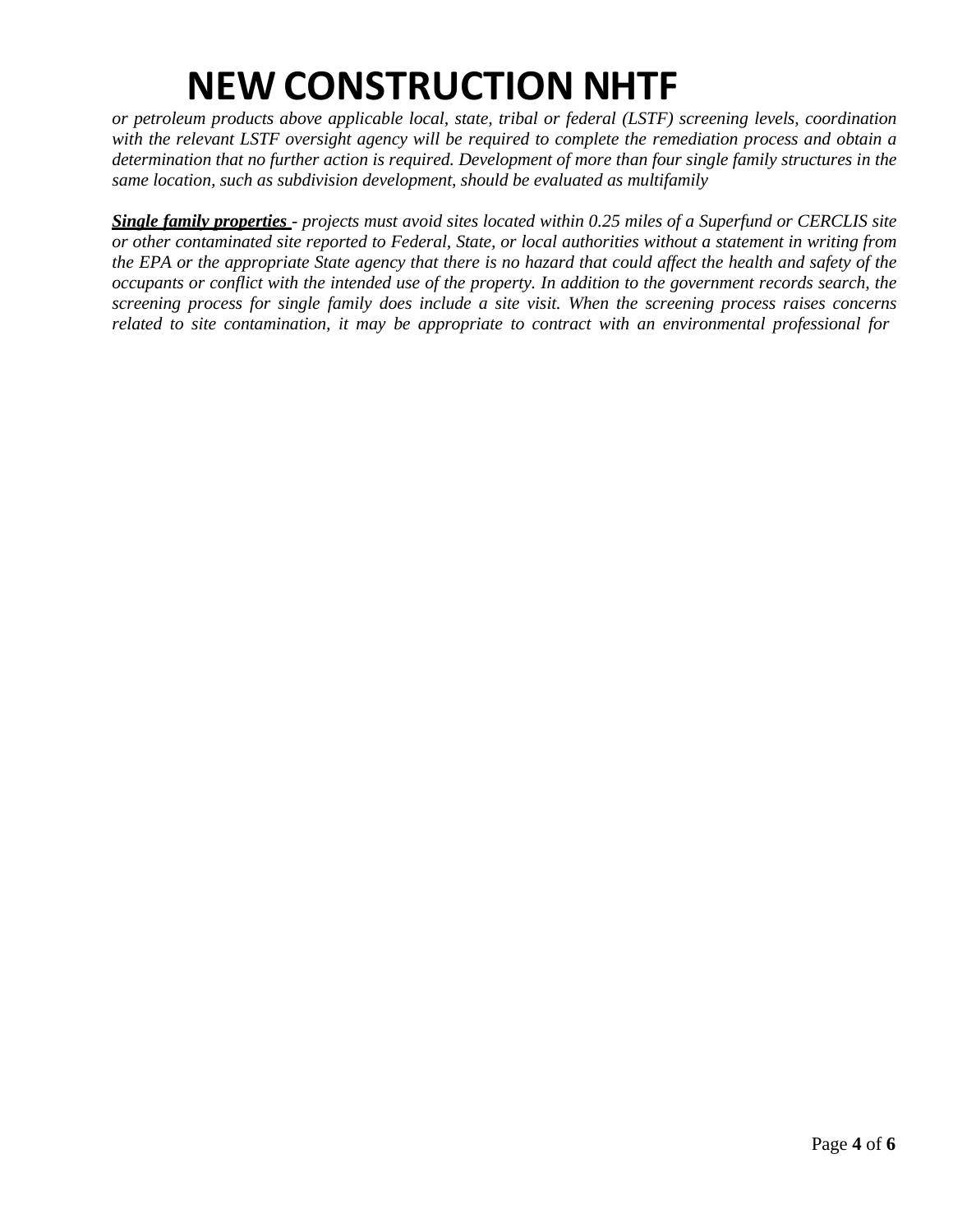*preparation of a Phase I, testing and sampling, or other investigation.*

□ Project cannot be funded with HTF.

## **Noise**

Select one of the following:

 $\Box$  External noise level is LESS THAN 65 dB.

*Document the external noise level.*

 $\Box$  External noise level is between 65 dB and less than 75 dB. Mitigation measures result in an interior standard of 45 dB.

 $\rightarrow$  Document the external noise level, and the mitigation measures taken to meet the interior noise level standard *of no more than 45 dB.*

 $\square$  External noise level is 75 dB or greater. There are NO noise sensitive outdoor uses (e.g., picnic areas, tot lots, balconies, or patios) and mitigation measures to the building shell achieve the 45 dB interior standard. <https://www.hudexchange.info/programs/environmental-review/noise-abatement-and-control/>

 $\rightarrow$  Document the exterior noise level, and the mitigation measures taken to meet the interior noise level standard *of no more than 45 dB. Also document that there are no outside noise sensitive uses involved in the project.*

 $\Box$  Project cannot be funded with HTF.

#### **Endangered Species**

Select one of the following:

□ The project will NOT impact endangered or threatened species or their habitat. <https://www.hudexchange.info/programs/environmental-review/endangered-species/>

 *Provide documentation that there are no endangered, threatened species, or critical habitat on the project* site. If there are endangered, threatened species or critical habitat on the project site, document that the *project will not jeopardize an endangered or threatened species, and will not adversely modify critical habitat. This may require informal consultation with FWS and/or NMFS.*

 $\Box$  Project cannot be funded with HTF.

### **Wild and Scenic Rivers**

Select one of the following:

 $\Box$  The project is NOT located near a Wild and Scenic River.

*Document that the project is not located near a Wild and Scenic River.*

 $\Box$  The project is located near a Wild and Scenic River and IS CONSISTENT with the River's Management Plan. <https://www.hudexchange.info/programs/environmental-review/wild-and-scenic-rivers/>

 $\rightarrow$  Document that the project is located near a Wild and Scenic River and the project is consistent with the River's